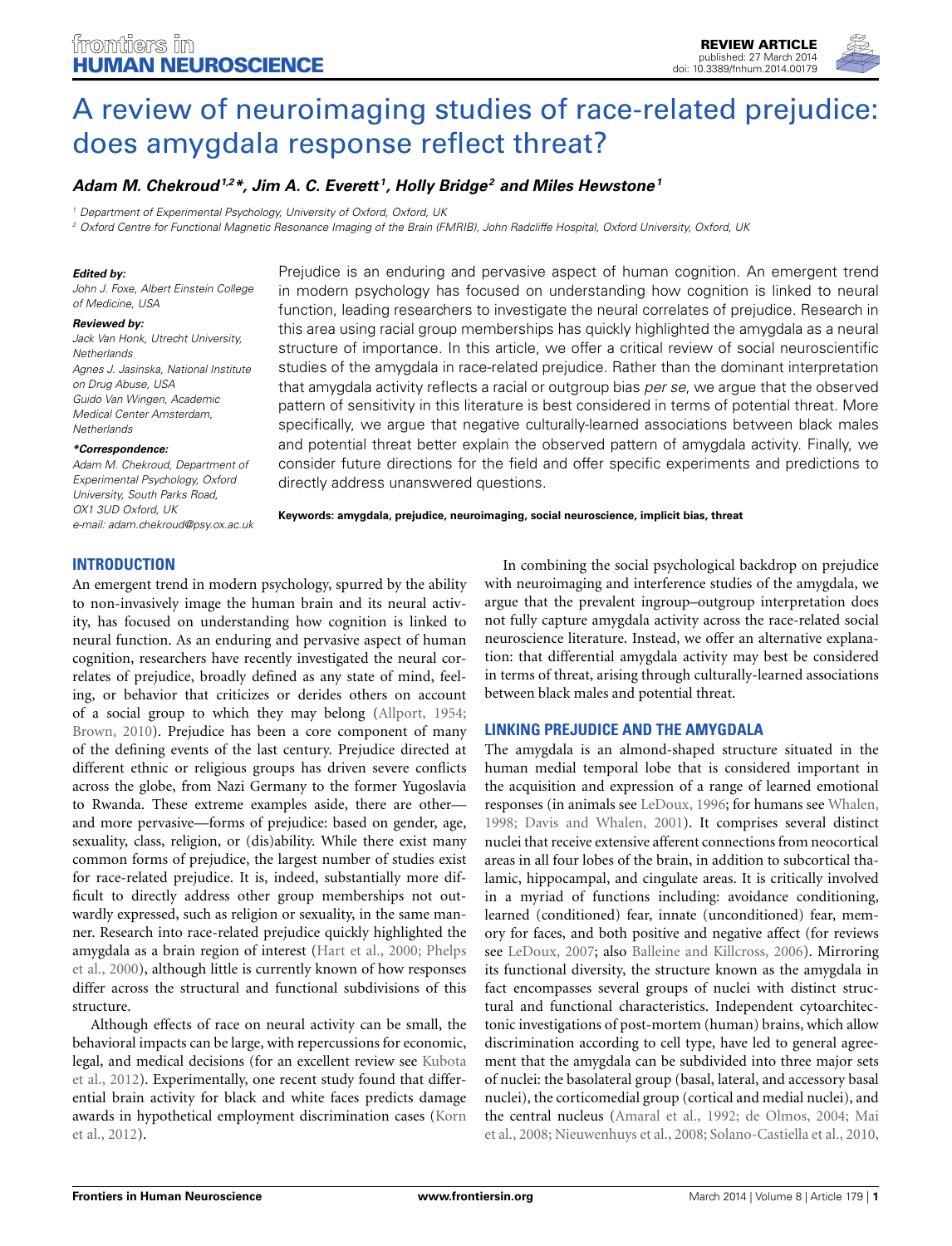[2011](#page-10-2)). **[Figure 1](#page-1-0)** illustrates the subdivisions and connectivity of the [macaque](#page-9-0) [amyg](#page-9-0)dala, particularly to frontal lobe regions.

Hart et al.'s [\(2000\)](#page-9-0) neuroimaging study was the first to examine race-related activity in the amygdala, subsequently found to be positively correlated with indirect measures of racial attitudes [\(Phelps et al.](#page-9-1), [2000](#page-9-1)). Remarkably, however, very few social neuroscience articles have paid due consideration to the complex neuroanatomy of the amygdala: indeed, neither of the two aforementioned seminal reports of race-related modulation of amygdala activity discussed the numerous subdivisions or complex connectivity of the amygdala in any depth [\(Hart et al., 2000;](#page-9-0) [Phelps et al.](#page-9-1), [2000](#page-9-1)).

## **THE SOCIAL NEUROSCIENTIFIC STUDY OF PREJUDICE**

While explicit expression of racial prejudice has been declining [\(Fiske, 1998\)](#page-9-8), implicit prejudice toward social outgroups remains evident on indirect measures [\(Greenwald et al., 2002\)](#page-9-9). Many explanations for this apparent contradiction have been offered (see [Blair](#page-8-6), [2001](#page-8-6); for a review see [Hewstone et al.](#page-9-10), [2002\)](#page-9-10), but the major factor determining the level of convergence between implicit and explicit measures is believed to be the normative context [\(Dovidio et al.](#page-9-11), [1986,](#page-9-11) [2001\)](#page-9-12). For racial prejudice, it is widely accepted that this divergent trend resulted from socially desirable responding in explicit (self-report) measures of prejudice [\(Fazio et al.](#page-9-13), [1995;](#page-9-13) [Hewstone et al., 2002\)](#page-9-10). For instance, social expectations may lead individuals to publically endorse

egali[tarian values that they do not privately endorse \(](#page-8-7)Devine et al., [2002;](#page-8-7) [Eberhardt](#page-9-14), [2005](#page-9-14)). As such, the majority of modern research now focuses on examining automatic/unconscious racial bias using a combination of techniques. These are often more indirect measures of bias, such as subliminal priming, lexical decision tasks, and implicit association measures, but also more physiologically focused, such as event-related potentials (ERPs), electromyography (EMG), startle eyeblink responses, and functional neuroimaging [\(Eberhardt](#page-9-14), [2005](#page-9-14)). Indeed, these approaches confer many benefits over traditional explicit measures of bias. Some techniques (fMRI, ERPs) allow investigation of the engagement of different brain regions during interesting behavioral phenomena, offering more sensitive measures of cognitive evaluation than would be available in response time data. Others (e.g., subliminal priming, implicit associations) assess unintention[al biases, of which people are largely unaware \(](#page-9-10)Hewstone et al., [2002\)](#page-9-10).

## **AMYGDALA INVOLVEMENT IN RACE-RELATED EVALUATIVE PROCESSING**

In 2000, Hart et al. offered the first fMRI study investigating racerelated amygdala activity. It should be noted that the authors directly stated that their research was not aimed at uncovering any racial differences in amygdala activity, rather it was "explicitly designed to assess fMRI responses to outgroup vs. ingroup faces across subjects of both races" (p. 2352). In this study, they

<span id="page-1-0"></span>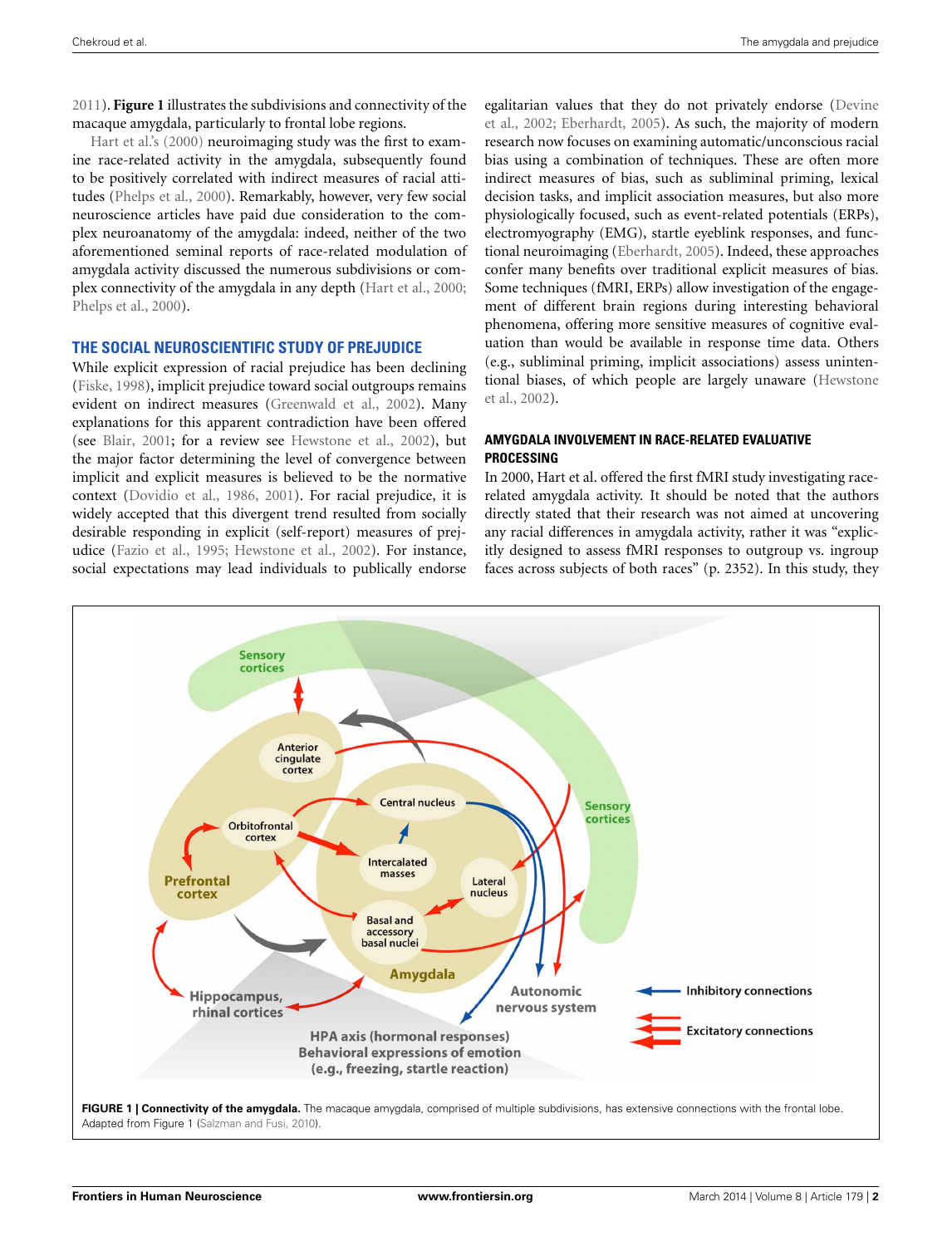presented the faces of black and white people to self-identified black and white participants while recording neural activity in the amygdala. Initially, no significant differences in activity were observed between ingroup and outgroup faces. Subjects then remained in the scanner, but were allowed to rest for a few minutes before a second functional scan. After this short break, participants repeated the experiment, and the authors reported a decrease in amygdala activation in this repeated session that was greater for ingroup faces than outgroup faces, indicating an increased habituation toward ingroup faces. An innocuous explanation exists for this result: greater familiarity to ingroup faces might lead to faster habituation of amygdala responses. Indeed, this repetition suppression-type effect would not be controversial as such effects are common in visual processing, albeit usually on a shorter timescale (see [Grill-Spector et al., 2006](#page-9-16), for a review). However, [Phelps et al.](#page-9-1) [\(2000](#page-9-1)) offered an alternative ingroup– outgroup interpretation: differing amygdala responses could be [linked](#page-9-1) [to](#page-9-1) [racial](#page-9-1) [b](#page-9-1)ias against outgroup members.

Phelps et al. [\(2000,](#page-9-1) Experiment 1) were the first to examine the link between implicit measures of racial bias and neural activity. During fMRI image acquisition, white participants were exposed to unfamiliar black and white faces while indicating whether successive images were the same as or different from one another. After the scanning session, participants completed both explicit (Modern Racism Scale; [McConahay, 1986](#page-9-17)) and implicit [Implicit Association Test (IAT); [Greenwald et al., 1998](#page-9-18)] measures of racial attitudes. Results showed a significant correlation between differences in amygdala activation and scores on the IAT test, such that the white participants with the most negative implicit attitudes toward blacks exhibited the greatest difference in amygdala activity between responses to black and white faces. In addition, the authors noted a trend  $(p = 0.1)$  toward a greater startle eyeblink when viewing black compared to white faces when measured approximately 1 week after the fMRI scanning session. Interestingly, this pattern was not observed when famous, wellregarded white and black stimulus faces were used [\(Phelps et al.,](#page-9-1) [2000](#page-9-1), Experiment 2). Taking both of these findings into account, [Phelps et al.](#page-9-1) [\(2000\)](#page-9-1) interpreted these findings as evidence that amygdala and behavioral responses of white participants to black vs. white faces reflect cultural group-level evaluations modified by individual experience.

Subsequent research has supported, and built upon, these two influential studies. [Wheeler and Fiske](#page-10-3) [\(2005\)](#page-10-3) offer the most notable example: they had European American participants view photographs of unfamiliar African- and European-American faces and perform a social categorization task, indicating whether the person in each photo was over 21 years old. They reported significantly greater amygdala activity to African American faces compared to European American faces. [Cunningham et al.](#page-8-8) [\(2004](#page-8-8)) took an alternative approach: during fMRI recording, white participants were asked in a two alternative forced choice procedure whether a visual stimulus was presented on the left or right of a central fixation cross. Visual stimuli were either black or white faces that were presented either subliminally (30 ms), or for much longer (525 ms). Their observed pattern of results proved illuminating: there was significantly greater amygdala activity only for subliminally presented black vs. white faces. Furthermore, this difference in activity correlated positively with participants' IAT scores such that individuals with more implicit negativity toward blacks relative to whites displayed greater amygdala response to subliminally presented black relative to white faces. Stimulus duration may be one important feature in determining amygdala response to racial faces. When [Richeson et al.](#page-9-19) [\(2003](#page-9-19)) presented stimuli for 2 s and asked subjects to report which side of the display the images appeared, they found no significant differences to outgroup vs. ingroup faces in the amygdala BOLD signal, nor did they find significant correlations between IAT scores and amygdala responses.

Other studies demonstrate substantial task-dependence of the amygdala response to racial stimuli. [Van Bavel et al.](#page-10-4) [\(2008](#page-10-4)) had participants learn the artificial group membership of 24 facial stimuli and then categorize the faces sequentially according to either group, or racial membership. Here, the authors reported no significant difference in amygdala signal for racial outgroup vs. ingroup, and instead found significantly greater amygdala activity to artificial ingroup faces than outgroup faces, despite there being an equal number of black and white faces in each artificial team. [Freeman et al.](#page-9-20) [\(2010](#page-9-20)) compared neural activity when participants made personality judgments about white and black facial stimuli when they were given either irrelevant/non-persondescriptive information (in the superficial judgment condition), or relevant/meaningful information about the faces (individuated judgments). They found superficial judgments recruited the amygdala, whereas individuated judgments recruited a network of regions putatively involved in "mentalizing"/Theory of Mind.

In an interesting subsequent study, [Krill and Platek](#page-9-21) [\(2009](#page-9-21)) had participants play *Cyberball*, a three person ball toss game that can be programmed to exclude participants, in a MRI scanner. Although not the primary aim of the study, the authors reported correlations between IAT-D scores [the contrast between the two stimulus blocks (White  $+$  Pleasant and Black  $+$  Unpleasant) vs. (White  $+$  Unpleasant and Black  $+$  Pleasant)], and amygdala activity. That is, individuals who showed greater positive bias toward same-race IAT images showed a trend toward increased left and right amygdala activity during other-race game exclusion conditions. However, such results were only uncovered using unilateral amygdala ROIs in separate analyses.

#### **SUMMARIZING THE DOMINANT INTERPRETATION**

The main things that are consistent amongst the aforementioned studies are: (a) that different modes of encoding race-related information can lead to different patterns of amygdala activation, and (b) an overarching tendency for greater activity in response to black male faces, irrespective of a participant's own race or gender. Indeed, both of these findings are reflected in a recent metaanalysis of ingroup–outgroup social categorization fMRI studies: [Shkurko](#page-10-5) [\(2013\)](#page-10-5) used an Activation Likelihood Estimation (ALE) analysis to attempt to identify brain structures responsible for social categorization. Shkurko's meta-analysis suggests that simple ingroup–outgroup contrasts are inconsistent: no ALE-based cluster was found for the right amygdala, and the left amygdala cluster was significant for ingroup  $+$  outgroup, ingroup, and outgroup contrasts. However, it must be noted that this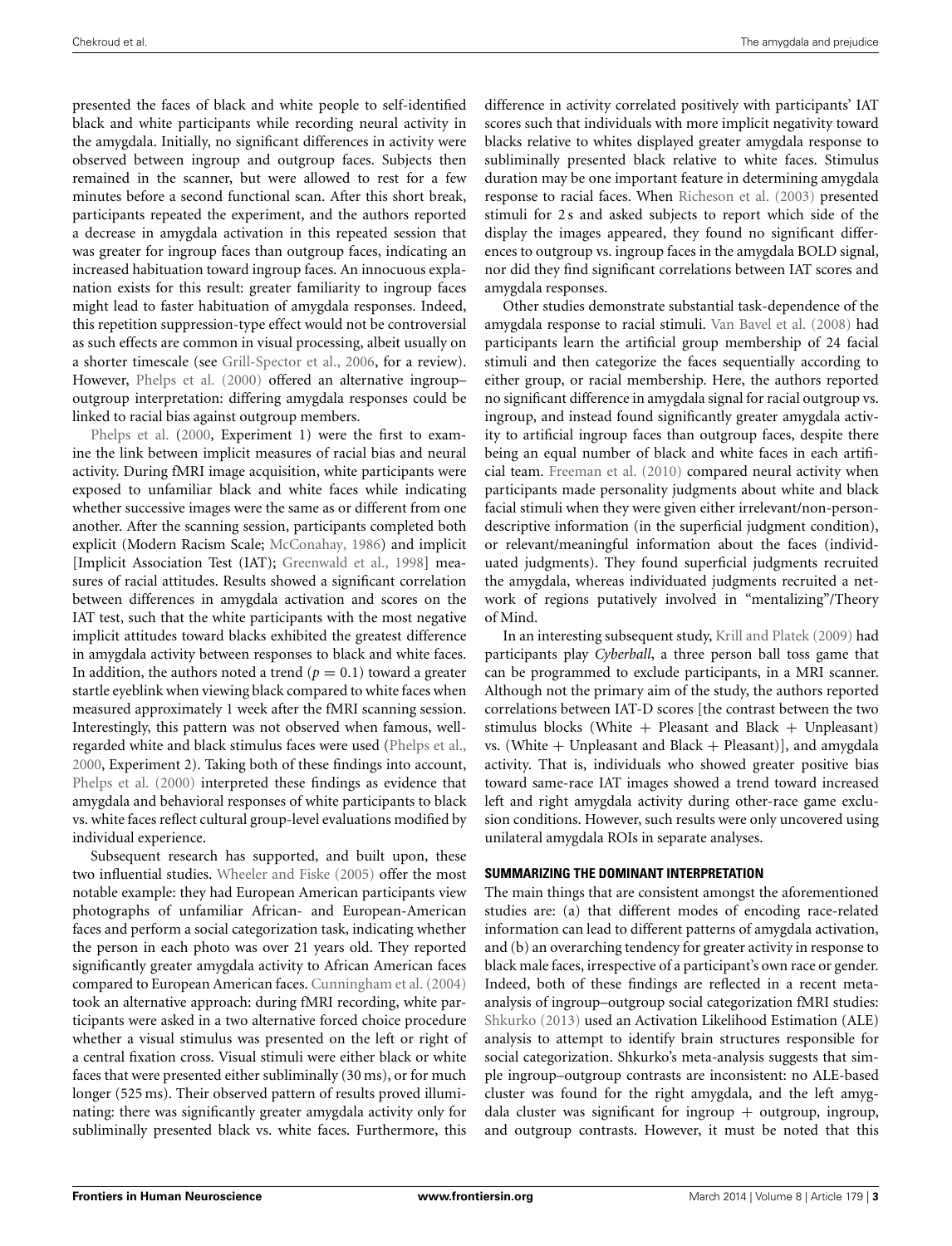meta-analysis included any fMRI studies involving social categorization, and therefore included studies using political, age, gender, and minimal group boundaries in addition to the race-related studies considered in the present review.

I[n summary, prior research findings](#page-9-1) [\(Hart et al.](#page-9-0)[,](#page-9-1) [2000](#page-9-0)[;](#page-9-1) Phelps et al., [2000;](#page-9-1) [Cunningham et al., 2004](#page-8-8); [Wheeler and Fiske, 2005;](#page-10-3) [Krill and Platek](#page-9-21), [2009\)](#page-9-21) have been taken as support for what could be termed an "ingroup–outgroup" interpretation: that the amygdala distinguishes between unfamiliar in-group and out-group faces, with greater activity toward out-groups than in-groups. We believe this interpretation merits further investigation.

#### **QUESTIONING AN INGROUP–OUTGROUP INTERPRETATION**

It might be tempting to interpret these findings as demonstrating that amygdala responses are modulated by race such that activity is greater in response to racial outgroup stimuli than ingroup stimuli. However, [Lieberman et al.](#page-9-22) [\(2005](#page-9-22)) found that African American subjects also show greater amygdala activity to African American faces than European American faces. The authors suggest that this result is consistent with evidence that African Americans have negative implicit attitudes toward other African Americans [\(Nosek et al., 2002](#page-9-23)). The notion that the amygdala might be categorizing faces in a discrete fashion, such as distinguishing African American and European American faces, can also be questioned. [Ronquillo et al.](#page-9-24) [\(2007](#page-9-24)) offer fMRI evidence that race-related amygdala activity is also influenced by skin tone. In this study, white participants judged whether unfamiliar black and white faces with varied skin tone (light, dark) were older or younger than 24 years old. This task design is almost identical to that of [Wheeler and Fiske's](#page-10-3) [\(2005\)](#page-10-3), and indeed [Ronquillo et al.](#page-9-24) [\(2007\)](#page-9-24) replicated [Wheeler and Fiske's](#page-10-3) [\(2005\)](#page-10-3) finding of greater amygdala activity for black vs. white faces. However, this activity was now modulated by skin tone, such that equivalent amygdala activity was elicited by dark or light-skinned black targets, but dark-skinned white targets elicited significantly more activity than light-skinned white targets. Since the researchers did not administer tests of implicit associations, this study is unable to indicate whether the skin-tone modulation of amygdala activity was statistically associated with differences in implicit attitudes toward faces in the different conditions.

In fact, a closer look at the results suggests these studies are far less similar than they might appear. When [Phelps et al.'s](#page-9-1) [\(2000,](#page-9-1) Experiment 2) used familiar, positively regarded target stimuli, there was no longer a trend toward eyeblink startle potentiation to black faces, and the imaging data revealed no consistent pattern of amygdala activity when white participants viewed black or white faces. In the [Wheeler and Fiske](#page-10-3) [\(2005\)](#page-10-3) study, fMRI data were acquired from only seven participants and the significantly higher amygdala activity for black vs. white faces was, only in the left amygdala, across 15 of the  $3.75 \times 3.75 \times$ 3*.*75 mm<sup>3</sup> voxels afforded by their 1.5 T scanner. Furthermore, they observed an entirely different pattern of activation in their second task, requiring participants to decide whether the individual would like a particular vegetable. Here, significant activity was observed across eight voxels in the right amygdala, in the opposite direction such that activity was lower in response to African American faces than European American. In the Cunningham

et al. [\(2004](#page-8-8)) study  $[N = 13]$ , significant differences in amygdala response to the subliminally presented faces were only observed in an area of the right amygdala which extended substantially into the ventral pallidum. Likewise, [Lieberman et al.'s](#page-9-22) [\(2005](#page-9-22)) study requires careful consideration. Once more, amygdala activity was only seen unilaterally, in the right amygdala. Furthermore, when participants verbally, rather than perceptually, encoded the race of target images there was in fact a decrease in amygdala activity for African American compared to European American targets.

In the next section, we offer an alternative interpretation of the social neuroscience literature on race-related amygdala activity. This raises the question of whether the observed pattern of amygdala modulation directly reflects a racial or outgroup bias *per se*, or, as we shall argue, that differential activity stems from perceived threat/uncertainty, which is likely to emerge as a learned bias against black males.

## **AMYGDALA ACTIVITY AS A RESPONSE TO PERCEIVED THREAT**

Young black men are often stereotyped as violent, criminal, and dangerous [\(Trawalter et al., 2009](#page-10-6)), and research has shown that black men are both implicitly [\(Payne, 2001](#page-9-25); [Maner et al., 2005](#page-9-26)) and explicitly [\(Cottrell and Neuberg, 2005\)](#page-8-9) associated with threat. Considered in combination with the neuroimaging studies discussed earlier, there is a pervasive connection between black men and threat in the minds of many individuals, irrespective of their own race or gender. As such, we suggest that differential amygdala activity may best be considered in terms of threat, and we correspondingly highlight studies demonstrating bilateral amygdala modulation by threat. More specifically, we then argue that negative culturally-learned associations between black males and potential threat may better explain the data than does a general ingroup–outgroup explanation.

Why might the face of a racial outgroup member be construed as threatening? One possibility, which early research seemed to focus on, is the notion that the mere categorization of a target as "not one of us" activates the "universal outgroup" stereotype, including traits such as dishonest, competitive, and hostile [\(Campbell, 1967](#page-8-10); [Richeson et al., 2008](#page-9-27)). Alternatively, rather than outgroup status itself modulating amygdala activation, it may be the presence of stimulus cues signaling threat, danger, or social importance [\(Richeson et al., 2008](#page-9-27)). Indeed, perception of threat has been strongly linked to prejudice in social–psychological accounts of intergroup conflict [\(Stephan et al.](#page-10-7), [2002;](#page-10-7) [Jost et al.](#page-9-28), [2003](#page-9-28)).

There already exist a priori reasons for investigating the link between the amygdala and threat. Recall that patients with bilateral amygdala damage display deficits in threat detection, overrating the perceived trustworthiness and approachability of strangers compared to healthy participants, due to an inability to use threat-relevant information communicated through the eyes [\(Adolphs et al., 2005](#page-8-11)). The eyes are an important source of social information: almost invariably, the most relevant social targets in our surroundings are those who have established direct eye contact [\(Baron-Cohen](#page-8-12), [1995\)](#page-8-12), and emotional events have long been known to evoke pupil dilation [\(Privitera et al.](#page-9-29), [2010\)](#page-9-29). In addition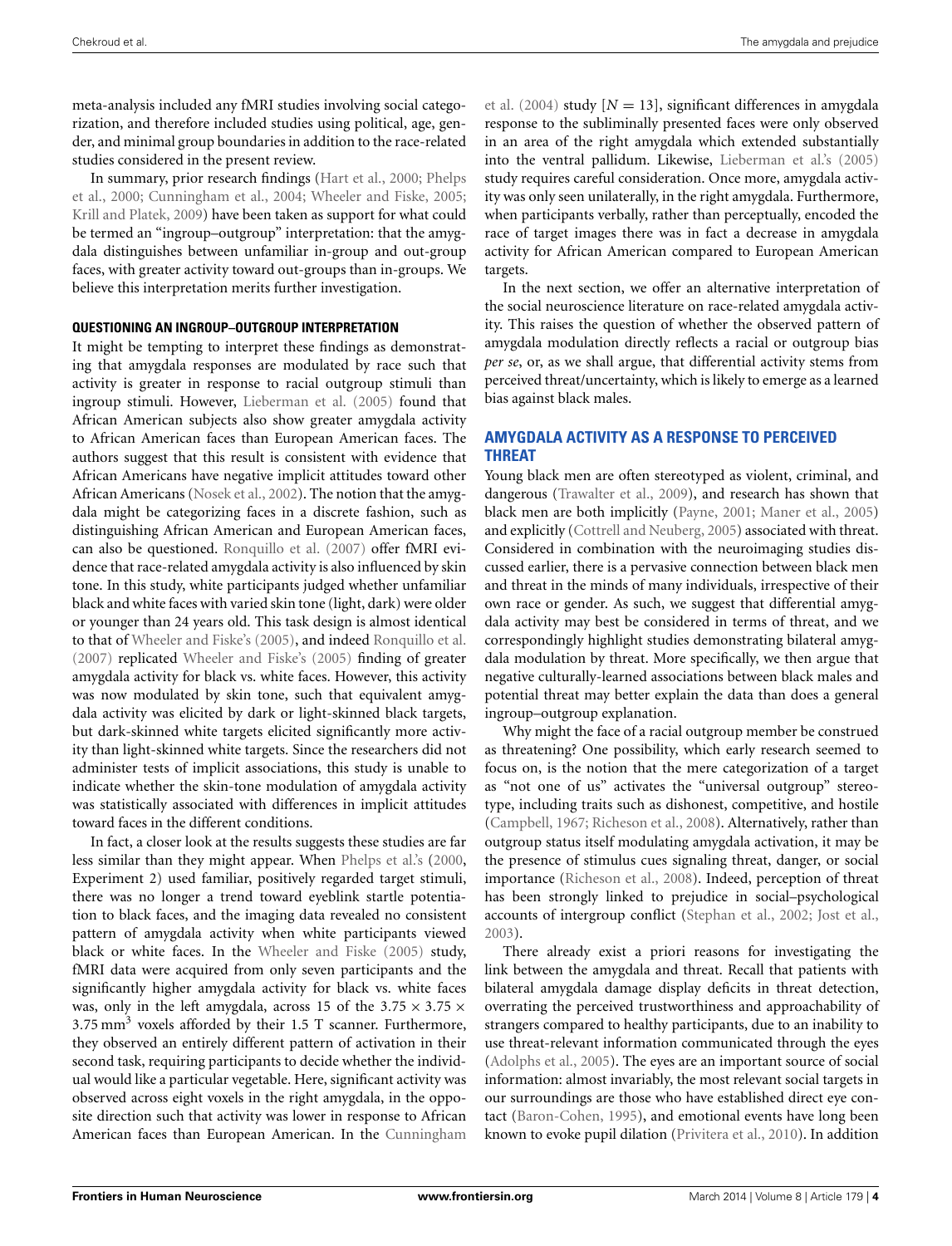to deficits in using threat-relevant information from the eyes, patients with amygdala damage show a general reduction in direct eye contact in social interactions [\(Spezio et al., 2007](#page-10-8)). Two important ways in which the eyes change are the direction of gaze, and pupil dilation; manipulations of both features have been shown to cause patterns of differential amygdala activity bilaterally.

#### **EFFECT OF GAZE ON AMYGDALA RESPONSE**

It is well documented that biologically threatening stimuli such as snakes and spiders engage processes of selective attention (reviewed by [Öhman and Mineka](#page-9-30), [2001](#page-9-30)), but social threats do also (e.g., [Fox et al.](#page-9-31), [2002](#page-9-31)). One relevant study in this regard by [Trawalter et al.](#page-10-6) [\(2009\)](#page-10-6) compared response latency in a dot detection task when targets were preceded by subliminally presented black or white faces. Their results showed that white perceivers selectively attend to the faces of young black men, but this effect was eliminated when preceding faces displayed averted eye-gaze (i.e., were less socially relevant). In parallel, early neurophysiological investigations in monkeys by [Brothers et al.](#page-8-13) [\(1990\)](#page-8-13) identified cells in the medial and lateral nuclei of the amygdala that are [sensitive](#page-9-27) [to](#page-9-27) [eye-ga](#page-9-27)ze direction.

Richeson et al. [\(2008](#page-9-27)) reported two experiments that directly investigated the effects of eye-gaze and race on neural activity. In Study 1, white participants were presented images of unfamiliar black and white faces with direct or averted eye-gaze for 2.5 s and asked to rate how threatening they were on a 7-point Likert-type scale. Results from this explicit threat rating showed a significant main effect of eye-gaze such that faces with direct-gaze were rated as more threatening than averted-gaze faces, irrespective of race. In Study 2, white participants were required to report whether direct/averted-gaze faces were presented to the left or right of a central fixation cross, under fMRI recording. Results show that black faces with direct gaze elicited significantly greater amygdala activity than black faces with averted gaze. However, the same gaze-modulation of activity was not observed for white faces. Interestingly, overall, black targets only elicited greater amygdala activity than white when the targets displayed direct gaze. For trials when gaze was either averted or eyes were closed, there were no significant differences between amygdala responses to white and black targets. Such results are extremely important, providing substantial evidence against an ingroup–outgroup interpretation. If the ingroup–outgroup explanation were correct, we would expect a main effect of race in the amygdala BOLD signal irrespective of gaze, which was not observed in this study. There was, however, a weak main effect of race in behavioral (Likert scale) ratings of threat. This weaker effect is likely the reason for the absence of a neural difference in the amygdala.

#### **UNCONSCIOUS RESPONSES TO PUPIL DILATION**

As mentioned earlier, gaze direction is only one form of socially relevant information conferred by the eyes; pupil dilation is another. Emotional events have long been known to evoke pupil dilation [\(Privitera et al.](#page-9-29), [2010](#page-9-29)). Pupil dilation has been interpreted as a general indicator of heightened vigilance, arousal, and/or interest [\(Steinhauer et al., 2004](#page-10-9); [Demos et al., 2008\)](#page-8-14), and thus may be interpreted as another general indicator of threat. Evidence suggests that the amygdala is sensitive to the pupil size of others: [Demos et al.](#page-8-14) [\(2008](#page-8-14)) showed participants images of faces whose pupils were either unaltered, or modified to be smaller/larger than their original size. Despite no participant being aware of this manipulation upon debrief, the results show bilateral increases in amygdala activity for faces with relatively large pupils. Indeed, bearing in mind the extensive efferent connections between the amygdala and the sympathetic nervous system, the amygdala is well-placed to signal socially relevant threat signals and instigate fight-or-flight responses. In combination, [Richeson et al.](#page-9-27) [\(2008](#page-9-27)) and [Demos et al.](#page-8-14) [\(2008\)](#page-8-14) demonstrate an important pattern of results: (a) bilateral amygdala modulation is elicited by social markers of threat, compared to inconsistent, unilateral amygdala modulation by racial group membership; and (b) direct eye-gaze can even override the expected basic pattern of race-related activity. **[Table 1](#page-5-0)** summarizes the findings of the neuroimaging studies reviewed herein.

## **BASIC PREDICTIONS OF THE THREAT-BASED INTERPRETATION**

This threat-based interpretation makes two important predictions for investigation. Firstly, it suggests that amygdala sensitivity should not occur toward black females, who are not stereotyped in the same way as black males. As seen in **[Table 1](#page-5-0)**, previous studies rarely indicate the gender of their target stimuli, precluding us from assessing this contrast in the literature. Secondly, participants who do not believe or are not aware of the black male stereotype should not display race-related activity. [Devine](#page-8-15) [\(1989](#page-8-15)) showed that participants vary in the extent to which their attitudes reflect features of the black stereotype. By pre-testing participants along this dimension, research could contrast amygdala responses to black and white male face stimuli between participants with and without this stereotype of black males. Here, the classic ingroup–outgroup interpretation would predict greater amygdala response to black faces, whereas the threat-based interpretation predicts no significant difference in amygdala activity.

One further experiment that can help distinguish an ingroup– outgroup vs. a threat-based hypothesis would be to manipulate threat orthogonally to racial group membership, for instance, having neutral vs. angry/overtly threatening black and white faces. In this experiment, we may then expect amygdala sensitivity to be higher for black neutral faces than white neutral, but reduced differences between black and white faces when their expressions are smiling/friendly (and thus threat is eliminated or diffused). The extent to which each participant found each stimulus threatening could then be assessed after the scanning session, using self-report, and then used in analyzing the fMRI data.

A pure test of the ingroup–outgroup interpretation is conferred by minimal group experiments—that is, artificial groups created in the laboratory on the basis of some minimally important criteria, such as a result of a coin toss [\(Tajfel, 1970](#page-10-10)). For instance, [Van Bavel et al.](#page-10-4) [\(2008\)](#page-10-4) assigned participants to mixedrace teams and found greater amygdala BOLD activity when viewing novel ingroup vs. outgroup members, regardless of race. In this instance, groups were arbitrarily assigned, the authors reported no evidence of out-group disliking, and there was no explicit measure of how threatening stimuli were perceived to be. It is difficult to make a threat-based prediction in experiments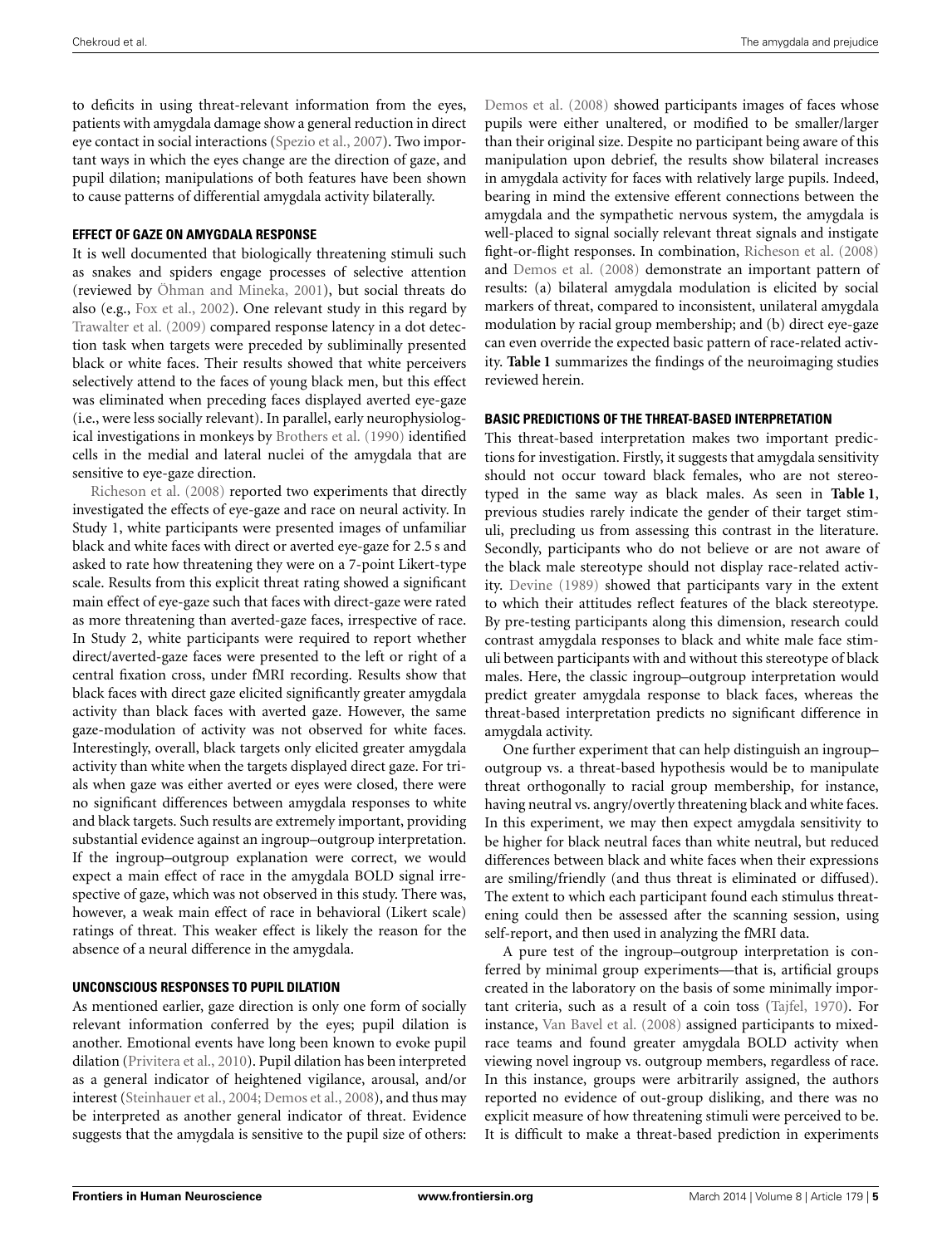#### <span id="page-5-0"></span>**Table 1 | Reviewing amygdala activity across neuroimaging studies.**

| <b>References</b>                  | <b>Contrast</b>                            | <b>Participants</b> |                          |          | Target stimuli                |                   |         | <b>Task</b>         | <b>Technical details</b> |                             |
|------------------------------------|--------------------------------------------|---------------------|--------------------------|----------|-------------------------------|-------------------|---------|---------------------|--------------------------|-----------------------------|
|                                    |                                            | N                   | Age                      | Race     | <b>Expression Gender Race</b> |                   |         |                     | Hemisphere               | <b>Resolution</b>           |
| (A) UNILATERAL AMYGDALA MODULATION |                                            |                     |                          |          |                               |                   |         |                     |                          |                             |
| (i) No significant effect          |                                            |                     |                          |          |                               |                   |         |                     |                          |                             |
| Hart et al., 2000                  | Ingroup-Outgroup                           | 8                   | $20 - 35$                | $B + W$  | Neutral                       | $M + F$           | $B + W$ | Male/Female         | $\mathsf{L}$             | $3.13 \times 3.13 \times 3$ |
| Phelps et al., 2000                | Black-White <sup>†</sup>                   | 14                  | L,                       | W        | Neutral                       | M                 | $B + W$ | Same/Different      | n/a                      | $3.13 \times 3.13 \times 3$ |
| Phelps et al., 2000                | Black-White<br>(familiar)                  | 13                  | $\overline{\phantom{0}}$ | W        | Neutral                       | M                 | $B+W$   | Same/Different      | n/a                      | $3.13 \times 3.13 \times 3$ |
| Cunningham et al.,<br>2004         | Black-White <sup>†</sup>                   | 13                  | 27                       | W        | Neutral                       |                   | $B + W$ | Right/Left          | n/a                      | $3.13 \times 3.13 \times 6$ |
| Richeson et al., 2003              | Black-White                                | 15                  | 21                       | W        | Neutral                       | $\equiv$          | $B + W$ | Right/Left          | n/a                      | $3 \times 3 \times 3$       |
| Richeson et al., 2003              | Black-White                                | 15                  | 20                       | W        | Neutral                       | $\equiv$          | $B + W$ | Right/Left          | n/a                      | $3 \times 3 \times 3$       |
| Wheeler and Fiske,<br>2005         | Black-White                                | 7                   | $\equiv$                 | W        | Happy                         | $\qquad \qquad -$ | $B+W$   | Dot detection       | n/a                      | $3.75 \times 3.75 \times 5$ |
| Krill and Platek, 2009             | Other-same race <sup>T</sup>               | 14                  | 28                       | W        |                               |                   | $B + W$ | Cyberball game      | n/a                      |                             |
| (ii) Significant <i>increase</i>   |                                            |                     |                          |          |                               |                   |         |                     |                          |                             |
| Lieberman et al., 2005             | Black-White                                | 20                  | 24                       | $B + W$  | Neutral                       | M                 | $B + W$ | Same/Different      | R                        | $4 \times 4 \times 4$       |
| Cunningham et al.,<br>2004         | Black-White<br>$(subliminal)$ <sup>T</sup> | 13                  | 27                       | W        | Neutral                       | $\equiv$          | $B + W$ | Right/Left          | R                        | $3.13 \times 3.13 \times 6$ |
| Wheeler and Fiske,<br>2005         | Black-White                                | 7                   | L,                       | W        | Happy                         | $\equiv$          |         | $B + W$ Age > 21?   | L                        | $3.75 \times 3.75 \times 5$ |
| Ronguillo et al., 2007             | Black-White                                | 11                  | $18 - 36$                | W        | Neutral                       | M                 | $B + W$ | Age $>24$ ?         | R                        | $4.5 \times 4.5 \times 3.5$ |
| Ronquillo et al., 2007             | Dark-Light skin                            | 11                  | 18-36                    | W        | Neutral                       | M                 | $B + W$ | Age $>24$ ?         | R                        | $4.5 \times 4.5 \times 3.5$ |
| (iii) Significant decrease         |                                            |                     |                          |          |                               |                   |         |                     |                          |                             |
| Lieberman et al., 2005             | Verbal<br>Black-White                      | 21                  | 25                       | $B + W$  | Neutral                       | M                 | $B + W$ | Verbal Same/Diff. R |                          | $4 \times 4 \times 4$       |
| Wheeler and Fiske,<br>2005         | Black-White                                | $\overline{7}$      |                          | W        | Happy                         |                   | $B + W$ | Like/Dislike Veg?   | R                        | $3.75 \times 3.75 \times 5$ |
| (B) BILATERAL AMYGDALA MODULATION  |                                            |                     |                          |          |                               |                   |         |                     |                          |                             |
| (i) Significant <i>increase</i>    |                                            |                     |                          |          |                               |                   |         |                     |                          |                             |
| Richeson et al., 2008              | Black-White<br>(direct gaze)               | 9                   | 19-23 W                  |          | Neutral                       |                   | $B + W$ | Right/Left          | $R + L$                  | $3 \times 3 \times 3$       |
| Demos et al., 2008                 | Dilated-normal<br>pupil                    | 27                  | 22                       | $\equiv$ | Neutral                       | F                 | W       | Passive viewing     | $R + L$                  | $3 \times 3 \times 3$       |
| Telzer et al., 2013                | <b>B-W</b> correlation<br>with age         | 32                  | $4 - 17$                 | M        | Varied                        |                   | $B + W$ | Same/Different      | $R + L$                  | $3 \times 3 \times 3$       |
| (ii) No significant effect         |                                            |                     |                          |          |                               |                   |         |                     |                          |                             |
| Richeson et al., 2008              | Black-White<br>(averted gaze)              | 9                   | $19 - 23$                | W        | Neutral                       |                   | $B + W$ | Right/Left          | n/a                      | $3 \times 3 \times 3$       |

*Section A highlights inconsistent, unilateral activity across race-related social neuroscience studies. Section B highlights results showing bilateral amygdala activity. Importantly, Target stimuli gender is rarely reported, precluding discussion of differences in activity toward Black men vs. Black women.*

*General: "–" for information not disclosed in articles. Contrast: "†" indicates reported positive correlation between B-W difference and Implicit Prejudice (IAT). Participants: Range given for age where mean not reported. Technical: Resolution as dimensions of one voxel in mm, compared to the* <sup>∼</sup>*1200 mm3 volume of the amygdala. All studies conducted in USA.*

where it was unlikely that participants found any stimuli to be threatening. In such circumstances, it is highly likely that the amygdala response was being driven by the motivational salience of stimuli [\(Cunningham and Brosch, 2012\)](#page-8-16).

#### **FURTHER OUTGROUPS**

It is clear that not all outgroups evoke threat to the same degree. For instance, black men are likely to be perceived as more threatening than black women, or Asian men or women. Future work could continue to explore the way that the amygdala responds to other outgroups, in particular considering the effect of presenting black female faces to both male and female observers. Since black females do not have the same "threat" associated with them, an experiment that included black, white, male and female faces should determine whether amygdala responses are related to in/out group or threat. Additional insight would be gained if such an experiment included a manipulation of criminality, since a threat-based hypothesis would predict a main effect of perceived criminality on amygdala response. Innovative "reverse correlation" methods offer a powerful tool to extract the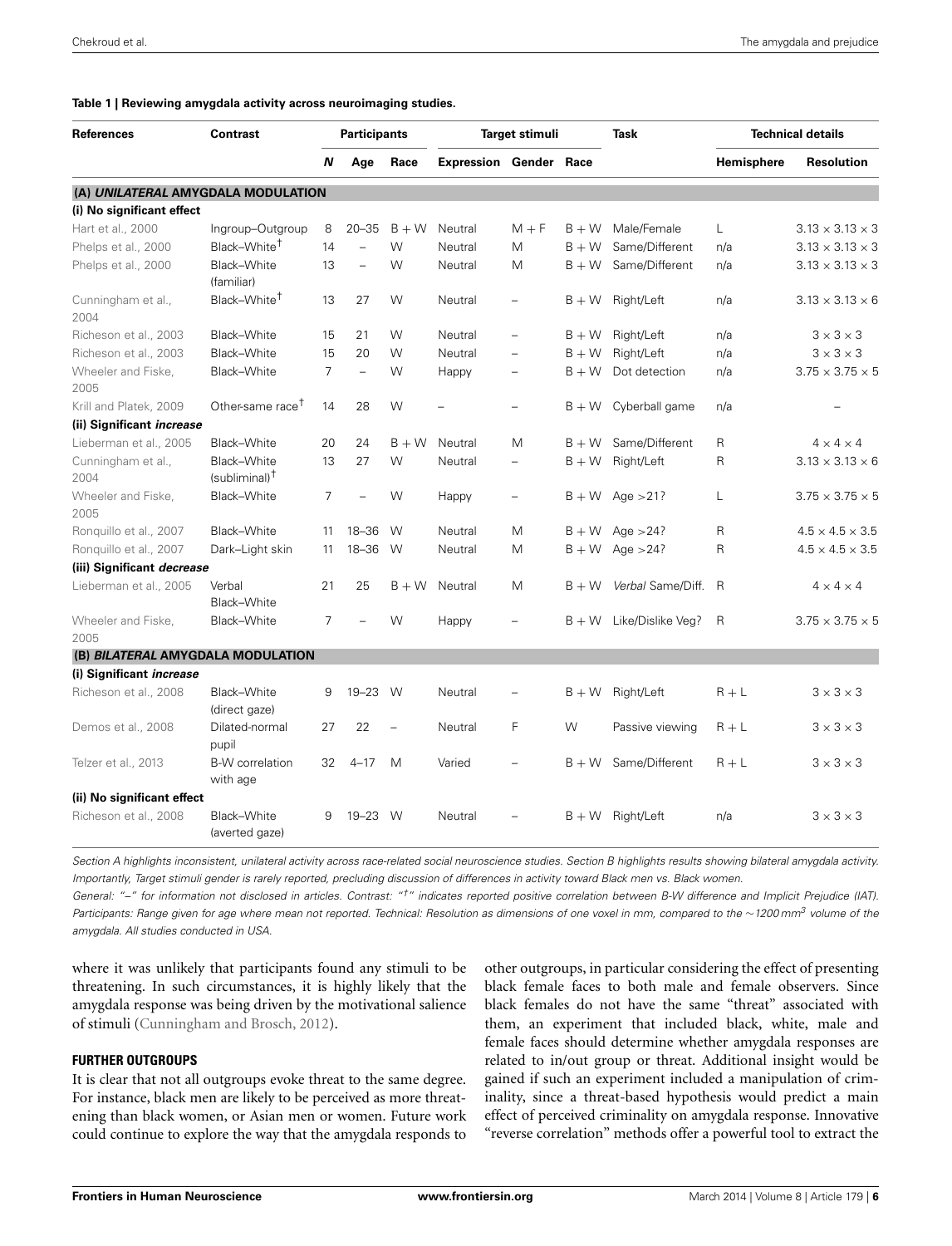fine-grained information of a stimulus underlying its categorization [\(Mangini and Biederman, 2004;](#page-9-32) [Dotsch et al., 2008,](#page-9-33) [2011;](#page-9-34) [Dotsch and Todorov](#page-9-35), [2011;](#page-9-35) [Todorov et al., 2011a](#page-10-12)[,b\)](#page-10-13) and would enable the independent creation and validation of a set of suitable stimuli, without invoking subjective judgments on the part of the experimenter.

# **BOUNDARY CONDITIONS**

In this review we have proposed that for studies investigating racerelated amygdala activity, considering results in terms of threat provides a better fit to the literature than considering results in broader ingroup–outgroup terms. However, that is not to say that threat drives amygdala responses in all circumstances. For instance, while the amygdala is often involved in responses to potentially unsettling stimuli, such as threatening, novel, bizarre, ambiguous, or untrustworthy faces, it has also been found to respond to extremely positive stimuli [\(Cunningham et al.](#page-8-17), [2008](#page-8-17)) and extremely trustworthy faces [\(Todorov](#page-10-14), [2012\)](#page-10-14). Understanding the computational role of the amygdala becomes even more complicated considering other studies reporting non-linear amygdala responses with stronger responses to both negative and positive faces [than to faces at the middle of the continuum \(](#page-10-15)Winston et al., [2007;](#page-10-15) [Sergerie et al.](#page-9-36), [2008](#page-9-36); [Said et al.](#page-9-37), [2009;](#page-9-37) [Todorov et al.,](#page-10-12) [2011a](#page-10-12)[,b;](#page-10-13) [Todorov](#page-10-14), [2012\)](#page-10-14). However, recalling evidence described earlier demonstrating that the amygdala consists of several subregions with different connectivity patterns, it is plausible that earlier research in the field simply lacked the spatial resolution to discriminate activity in specific amygdala subregions. Given the heterogeneous neuroanatomy of the amygdala, evidence of its engagement in tasks with no manipulation of threat is not evidence against a threat-based interpretation of amygdala engagement in the present review. In such non-threatening conditions, it is more likely that other factors (such as goal-relevance) drive amygdala response. Furthermore, finer-grained analyses of the spatial pattern of amygdala activation might allow investigators to further examine valence-independent activity. In particular, it is important to clarify whether specific sub-populations of neurons are consistently active to positive-valence stimuli and others to negative-valence stimuli, or whether a more general vigilance account is a more appropriate interpretation of amygdala activity. Occasional opportunities for human intracranial recordings in the amygdala might help to address this question. For instance, [Rutishauser et al.](#page-9-38) [\(2011\)](#page-9-38) recorded from the amygdalae of seven neurosurgical patients and, interestingly, found that only 10.3% of the units they recorded (4/39) were active for fearful vs. happy faces. As such, it is plausible that distinct pools of neurons are valence-selective, but spatially indistinguishable in fMRI studies.

To the extent that threatening stimuli are almost always salient stimuli, we believe that the present review is consistent with a broader motivational salience account of amygdala function [\(Cunningham and Brosch, 2012](#page-8-16); [Kubota et al.](#page-9-2), [2012](#page-9-2)). However, although motivational salience hypotheses suggest "that the amygdala is involved in processing stimulus relevance for the go[als and motivations of the perceiver" \(](#page-8-16)Cunningham and Brosch, [2012,](#page-8-16) p. 54), patients with amygdala damage do not suffer predominantly deficits of attention; rather, they express a range of broadly threat-related impairments, discussed in section Insights

from patient groups of the present review. Importantly, amygdala damage suffered later in life does not eliminate recognition of fearful faces [\(Adolphs et al.](#page-8-18), [1999\)](#page-8-18), nor does it eliminate IAT biases [\(Phelps et al.](#page-9-39), [2003\)](#page-9-39), suggesting that the amygdala is critical for the acquisition of emotional or threatening associations, rather than their expression/retrieval.

# **FUTURE DIRECTIONS**

# **MODERN MRI PARCELLATION**

High-resolution MRI could well-afford cleaner inferences about the nature of amygdala activity. Indeed, insufficient spatial resolution to discriminate BOLD activity between subdivisions of the amygdala could explain some of the inconsistencies in social neuroscience literature on prejudice. For instance, it is plausible that different components of social (and racial) interactions, such as threat, ingroup favoritism, or outgroup derogation involve different nuclei within the amygdala. [Todorov's](#page-10-14) [\(2012](#page-10-14)) recent review of amygdala involvement in face-perception argued that the population of neurons in the amygdala that are face-selective (typically in the basolateral amygdala) are likely different to those engaging in attentional processes (in the central nucleus). In addition, a recent multi-level kernel density analysis by [Mende-Siedlecki et al.](#page-9-40) [\(2013\)](#page-9-40) proposes a dorsal/ventral dissociation within the amygdala between populations encoding face intensity and valence, respectively.

## **NEURODEVELOPMENTAL TRAJECTORY OF RACE-RELATED AMYGDALA RESPONSE**

One important question remains: how might this pattern of amygdala activity reflecting a perceived threat posed by black men emerge? The proposition that race-related amygdala activity reflects culturally learned messages that African American individuals are potentially threatening has recently received substantial support. [Telzer et al.](#page-10-11) [\(2013\)](#page-10-11) hypothesized that the differential perception of race associated with amygdala activity is unlikely to reflect innate processes, and instead emerges during development. They used fMRI to investigate the neurodevelopmental trajectory of amygdala response to race across children and adolescents from different racial backgrounds aged between 4 and 16.5 years old. Thirty-two participants (11 African American, 11 European American, 6 Asian American, and 4 Latin American) were shown a trio of emotional faces and had to report which of the two faces at the bottom were expressing the same emotion as the face on the top. For each participant, bilateral amygdala activity to European Americans was subtracted from activity to African Americans and plotted as a function of age.

A positive correlation was found between bilateral amygdala response to African American-European American faces and age, suggesting that the differential activity develops during childhood. Furthermore, the authors showed that this correlation was being driven by the relationship between activity to African American faces and age, since there was no correlation between age and activity to European American faces. Interestingly, the authors examined whether the racial diversity of participants' peers would also modulate the response pattern of the amygdala. They found that greater peer diversity was associated with attenuated (right) amygdala response to African American faces,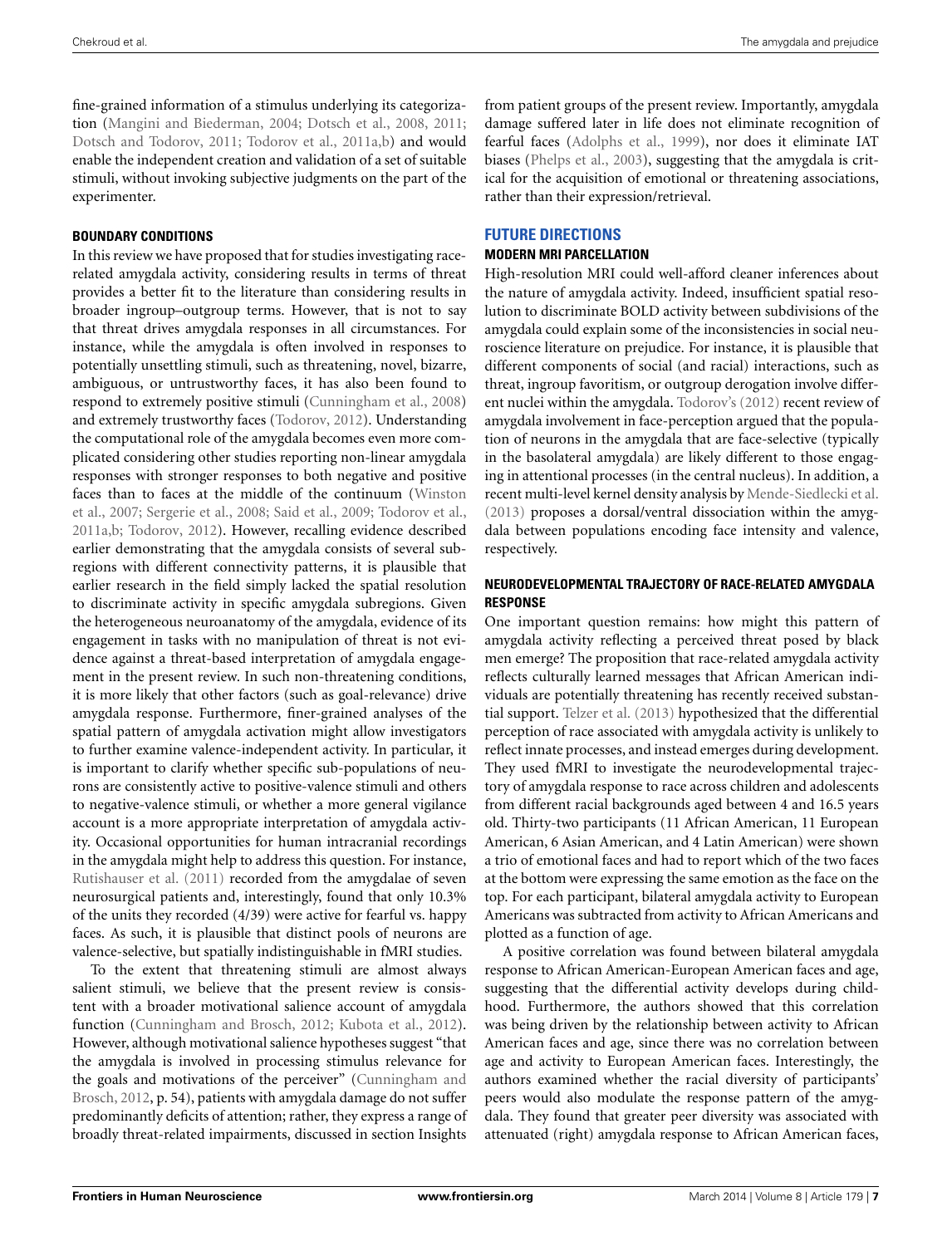suggesting that more racially homogenous peer groups relate to greater amygdala response to African American faces. However, once more, without implicit measures of bias we cannot evaluate whether this pattern of race-related amygdala modulation is indicative of more prejudicial beliefs.

In adult human subjects, [Bickart et al.](#page-8-19) [\(2012](#page-8-19)) showed a relationship between the size of social networks and strength of connectivity between the amygdalae and cortical areas involved in social perception. As they intimate, this trend toward deconstructing social functions into processes subserved by distinct brain networks would enable future research to better consider relationships between brain function and cognitive phenomena of interest in both healthy and clinical populations. Such an approach may also allow longitudinal measurement of the development of prejudice in children. Moreover, in this instance, research should seek to identify the amygdala networks engaged in differential activation when viewing stimuli varying in threat or racial group membership.

#### **EFFECTS OF REDUCING IMPLICIT BIAS ON AMYGDALA ACTIVITY**

Social psychological research on prejudice has shown that the social-cognitive factors underlying perceiver differences in prejudice are not irreparable, particularly in young children and adolescents [\(Hewstone et al., 2002](#page-9-10)). While there are many approaches to bias reduction, many focus on increasing the quantity and quality of intergroup contact. In particular these include: increasing the complexity of social categorizations by highlighting superordinate and dual group memberships [\(Van Bavel et al.](#page-10-4), [2008](#page-10-4)); and reducing the salience of category distinctions by differentiating and personalizing outgroup individuals, and forming common ingroups (see review by [Hewstone et al.](#page-9-10), [2002](#page-9-10)). Indeed, improved contact/familiarity reducing implicit prejudice converges nicely with evidence discussed earlier that greater peer diversity was linked to attenuated amygdala response to African American individuals [\(Telzer et al., 2013\)](#page-10-11).

With this in mind, we offer suggestions for future research that would elucidate the nature of the relationship between the amygdala and implicit prejudice. We believe that is feasible to extend the work of [Telzer et al.](#page-10-11) [\(2013](#page-10-11)) such that it addresses multiple outstanding questions. Firstly, is race-related amygdala modulation a predictor of implicit prejudice? While we have already discussed evidence in this vein earlier, studies often use less racially-diverse samples (not including Latin, or Asian Americans), and suffer from a lack of statistical power. Addressing these two issues, use of larger and more racially diverse samples would help clarify the relationship in question. This question would also require the addition of IAT measures to the [Telzer et al.](#page-10-11) [\(2013\)](#page-10-11) study (suitably modified for use on younger participants, or with an older sample). Secondly, is there a parallel developmental trajectory between race-related amygdala modulation and implicit levels of prejudice? If amygdala activity is indeed a predictor of implicit prejudice, one would expect to see a similar positive correlation between increased amygdala response to African American targets and higher levels of implicit prejudice. Finally, and perhaps most interestingly, does reducing implicit prejudice reduce amygdala activity? Research using the IAT has shown that exposure to counter-stereotypic exemplars of a social group decreased

bias in both the short- and long-term [\(Dasgupta and Rivera](#page-8-20), [2008](#page-8-20)), as did asking participants to visualize counter-stereotypical exemplars [\(Blair et al., 2001\)](#page-8-21). It has also been shown that less prejudiced individuals show less amygdala sensitivity to outgroup faces [\(Phelps et al.](#page-9-1), [2000;](#page-9-1) [Cunningham et al.](#page-8-8), [2004](#page-8-8)). However, a direct link remains elusive; no study has demonstrated that reducing implicit prejudice reduces race-related amygdala sensitivity. Directly testing this idea would only require a simple withinsubjects contrast, achieved by measuring both implicit prejudice and amygdala response to African- and European American faces before and after bias reduction methods such as intergroup contact.

## **INSIGHTS FROM PATIENT GROUPS**

Occasionally, researchers are presented with patients with very rare patterns of brain damage that can shed light on the function of brain areas. Damage to the amygdala has been shown to impair the ability to recognize social emotions from facial expressions [\(Adolphs et al.](#page-8-11), [2005](#page-8-11)). When compared with healthy participants, patients with bilateral amygdala damage reliably rate the perceived approachability and trustworthiness of strangers higher than do healthy controls [\(Adolphs et al.](#page-8-22), [1994\)](#page-8-22). Some 10 years later, the authors further clarified this deficit, suggesting that it results from an inability to utilize threat-relevant information communicated by the eyes of others [\(Adolphs et al.](#page-8-11), [2005](#page-8-11)).

Patient SM046 [\(Adolphs et al., 1999\)](#page-8-18) suffered from Urbach-Wiethe disease, a case involving bilateral calcification confined to the amygdala. Patient SM046 could not identify the emotion of fear in pictures of human faces, and was unable to draw a fearful face despite identifying and drawing other happy, sad, angry, or disgusted faces [\(Davis and Whalen](#page-8-2), [2001](#page-8-2)). Interestingly, patients who sustain amygdala damage later in life show normal recognition of fearful faces. Given that patient SM046's damage arose very early in life, it has been suggested that the amygdala is necessary for the acquisition of knowledge about arousing aspects of negative emotions, rather than the retrieval of this knowledge [\(Adolphs et al.](#page-8-18), [1999](#page-8-18)).

A [similar pattern of deficits also exists for racial bias.](#page-9-39) Phelps et al. [\(2003](#page-9-39)) reported on Patient SP who had their right amygdala removed as part of a medial temporal lobe resection for intractable epilepsy, in addition to previously observed lesions to their left amygdala. Patient SP still showed an implicit bias in IAT tests, suggesting that the amygdala is not critical for the indirect expression of race bias [\(Phelps and LeDoux](#page-9-41), [2005](#page-9-41)). In contrast, [Santos et al.](#page-9-42) [\(2010\)](#page-9-42) reported a lack of racial bias (but not gender bias) in children with Williams Syndrome, a neurodevelopmental genetic disorder in which the amygdala is less active to threatening faces, but shows increased activity to threatening non-social stimuli [\(Meyer-Lindenberg et al.](#page-9-43), [2006\)](#page-9-43). Appropriate caution, however, must be taken in any such inferences owing to the lack of specificity in underlying patterns of damage across patients with these conditions. Nonetheless, such examples of amygdala patients expressing deficits in utilizing threat-related information, impaired recognition of fearful faces, and greater approach behavior toward strangers offer an interesting parallel to threat-related hypotheses of amygdala function.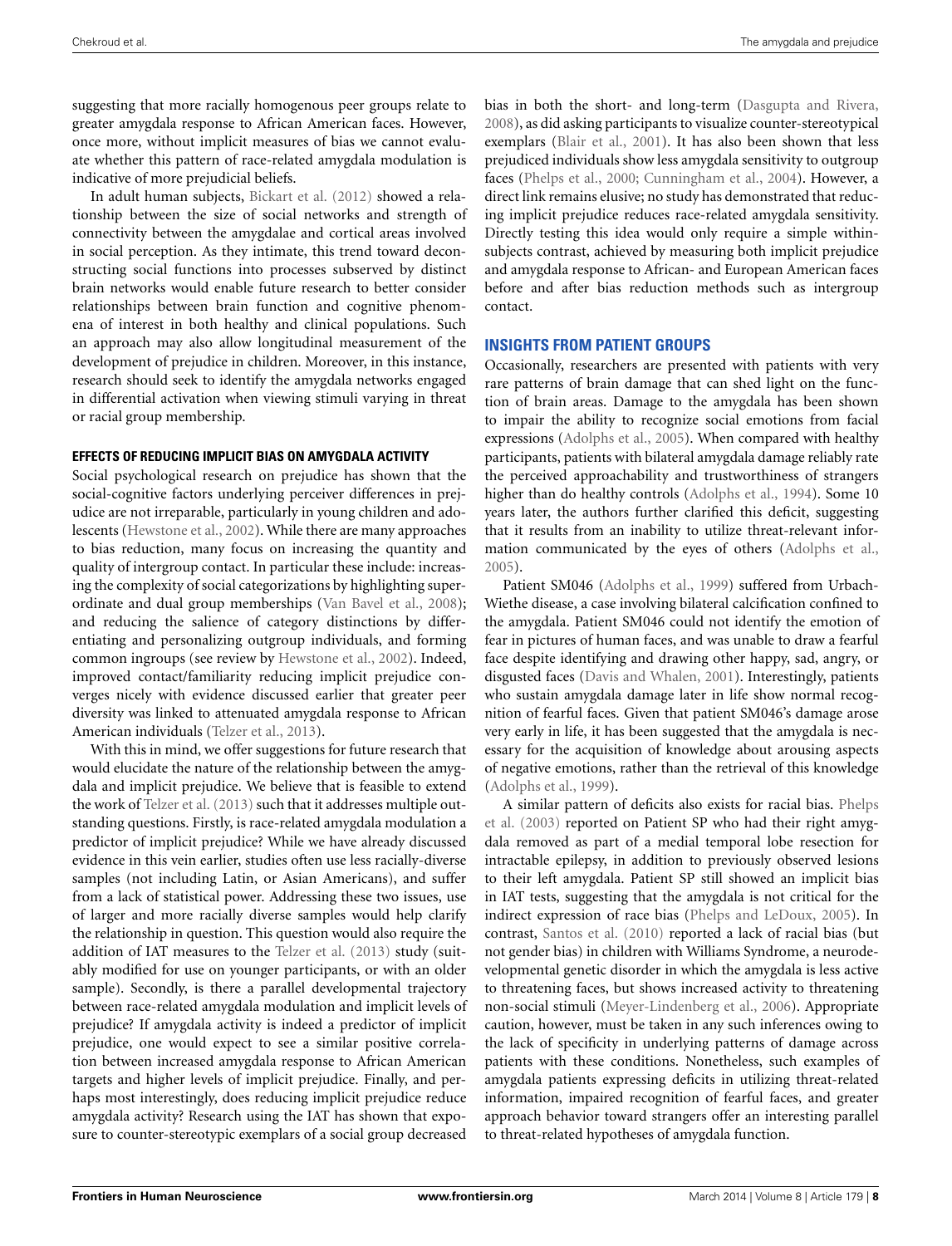More recently, a group of subjects in South Africa were discovered to share a knock-out-of function mutation of the ECM1 gene resulting in selective bilateral damage to exclusively the basolateral region of the amygdala, leaving other amygdala regions functional and [intact](#page-10-17) [\(Morgan et al.](#page-9-44)[,](#page-10-17) [2012](#page-9-44)[;](#page-10-17) [Terburg et al.](#page-10-16)[,](#page-10-17) [2012](#page-10-16)[;](#page-10-17) Van Honk et al., [2013](#page-10-17)). The van Honk group demonstrate interesting findings: patients with selective basolateral amygdala damage, but intact centromedial amygdala, invest nearly twice as much money in unfamiliar others in a trust game compared to healthy cont[rols](#page-9-44) [\(Van Honk et al.](#page-10-17)[,](#page-9-44) [2013](#page-10-17)[\). In another study \(](#page-9-44)Morgan et al., [2012](#page-9-44)) patients with the same condition showed significant working memory (WM) *facilitation* relative to controls, consistent with theories in (WM) research suggesting that WM performance depends on the capacity of the prefrontal cortex to suppress bottom-up arousal-related signals from the amygdala [\(Postle](#page-9-45), [2006](#page-9-45)). In combination, selective basolateral amygdala patient studies substantiate the argument that different amygdala subdivisions likely subserve different functions.

#### **CONCLUSION**

In sum, the role of the amygdala in the neural correlates of prejudice has attracted clear interest, but little clarity. Here, we reviewed the social neuroscience literature on race-related amygdala activity against a backdrop of social psychological theories of prejudice and neuroanatomical knowledge of the amygdala. Rather than the dominant interpretation that amygdala activity reflects a racial or outgroup bias *per se*, we argued that this pattern of sensitivity is best considered in terms of potential threat. More specifically, we argued that negative culturallylearned associations between black males and potential threat better explain the observed pattern of amygdala activity than does a wider ingroup/outgroup explanation. While the amygdala is often involved in responses to threat, novel or untrustworthy faces, and ambiguity, this is not to say that all amygdala responses are driven by threat. The amygdala has also been found to respond to extremely positive stimuli [\(Cunningham et al.,](#page-8-17) [2008](#page-8-17)) and extremely trustworthy faces [\(Todorov](#page-10-14), [2012\)](#page-10-14). In such non-threatening conditions, it is likely that other factors (such as goal-relevance) drive amygdala response.

Combining state-of-the art neuroimaging in moderate population sizes with implicit behavioral measures of bias could provide conclusive evidence to support these assertions and we have offered specific experiments and predictions to this end.

## **AUTHOR CONTRIBUTIONS**

Adam M. Chekroud and Miles Hewstone designed the review. Adam M. Chekroud wrote the paper. Adam M. Chekroud, Jim A. C. Everett, Holly Bridge, and Miles Hewstone commented on and edited the paper at all stages.

# **ACKNOWLEDGMENTS**

The authors thank Drs. Saad Jbabdi, Nils Kolling, and Alice Leake for their thoughtful discussions and support. We also thank the editor and three reviewers for their valuable comments and suggestions to improve the manuscript. This work was supported by "Ethno-religious diversity and trust in educational and residential settings" from the Leverhulme Trust to Prof. Hewstone. Dr. Bridge is a Royal Society University Research Fellow. Adam M. Chekroud was supported by the Philip Wright Scholarship, offered by Wadham College.

#### **REFERENCES**

- <span id="page-8-11"></span>Adolphs, R., Gosselin, F., Buchanan, T. W., Tranel, D., Schyns, P., and Damasio, A. R. (2005). A mechanism for impaired fear recognition after amygdala damage. *Nature* 433, 68–72. doi: 10.1038/nature03086
- <span id="page-8-22"></span>Adolphs, R., Tranel, D., Damasio, H., and Damasio, A. (1994). Impaired recognition of emotion in facial expressions following bilateral damage to the human amygdala. *Nature* 372, 669–672. doi: 10.1038/372669a0
- <span id="page-8-18"></span>Adolphs, R., Tranel, D., Hamann, S., Young, A. W., Calder, A. J., Phelps, E. A., et al. (1999). Recognition of facial emotion in nine individuals with bilateral amygdala damage. *Neuropsychologia* 37, 1111–1117. doi: 10.1016/S0028- 3932(99)00039-1
- <span id="page-8-0"></span>Allport, G. (1954). *The Nature of Prejudice*. Reading, MA: Addison-Wesley
- <span id="page-8-4"></span>Amaral, D. G., Price, J. L., Pitkänen, A., and Carmichael, S. T. (1992). "Anatomical organization of the primate amygdaloid complex," in *The Amygdala: Neurobiological Aspects of Emotion, Memory, and Mental Dysfunction*, ed J. P. Aggleton (New York, NY: Wiley-Liss), 1–66.
- <span id="page-8-3"></span>Balleine, B. W., and Killcross, S. (2006). Parallel incentive processing: an integrated view of amygdala function. *Trends Neurosci.* 29, 272–279. doi: 10.1016/j.tins.2006.03.002
- <span id="page-8-12"></span>Baron-Cohen, S. (1995). *Mindblindness: An Essay on Autism and Theory of Mind.* Cambridge, MA: MIT Press.
- <span id="page-8-19"></span>Bickart, K. C., Hollenbeck, M. C., Barrett, L. F., and Dickerson, B. C. (2012). Intrinsic amygdala-cortical functional connectivity predicts social network size in humans. *J. Neurosci.* 32, 14729–14741. doi: 10.1523/JNEUROSCI.1599- 12.2012
- <span id="page-8-6"></span>Blair, I. V. (2001). "Implicit stereotypes and prejudice," in *Cognitive social Psychology: On the Tenure and Future of Social Cognition*, ed G. Moskowitz (Mahwah, NJ: Erlbaum), 359–374.
- <span id="page-8-21"></span>Blair, I. V., Ma, J. E., and Lenton, A. P. (2001). Imagining stereotypes away: the moderation of implicit stereotypes through mental imagery. *J. Pers. Soc. Psychol.* 81, 828–841. doi: 10.1037/0022-3514.81.5.828
- <span id="page-8-13"></span>Brothers, L., Ring, B., and King, A. (1990). Response of neurons in the macaque amygdala to complex social stimuli. *Behav. Brain Res.* 41, 199–213. doi: 10.1016/0166-4328(90)90108-Q
- <span id="page-8-1"></span>Brown, R. (2010). *Prejudice: Its Social Psychology*. Oxford: Wiley-Blackwell.
- <span id="page-8-10"></span>Campbell, D. T. (1967). Stereotypes and the perception of group differences. *Am. Psychol.* 22, 817–829. doi: 10.1037/h0025079
- <span id="page-8-9"></span>Cottrell, C. A., and Neuberg, S. L. (2005). Different emotional reactions to different groups: a sociofunctional threat-based approach to "prejudice." *J. Pers. Soc. Psychol.* 88, 770–789. doi: 10.1037/0022-3514.88.5.770
- <span id="page-8-16"></span>Cunningham, W. A., and Brosch, T. (2012). Motivational salience: amygdala tuning from traits, needs, values, and goals. *Curr. Dir. Psychol. Sci.* 21, 54–59. doi: 10.1177/0963721411430832
- <span id="page-8-8"></span>Cunningham, W. A., Johnson, M. K., Raye, C. L., Gatenby, J., Gore, J. C., and Banaji, M. R. (2004). Separable neural components in the processing of black and white faces. *Psychol. Sci.* 15, 806–813. doi: 10.1111/j.0956-7976.2004.00760.x
- <span id="page-8-17"></span>Cunningham, W. A., Van Bavel, J. J., and Johnsen, I. R. (2008). Affective flexibility: evaluative processing goals shape amygdala activity. *Psychol. Sci.* 19, 152–160. doi: 10.1111/j.1467-9280.2008.02061.x
- <span id="page-8-20"></span>Dasgupta, N., and Rivera, L. M. (2008). When social context matters: the influence of long-term contact and short-term exposure to admired outgroup members on implicit attitudes and behavioral intentions. *Soc. Cogn.* 26, 112–123. doi: 10.1521/soco.2008.26.1.112
- <span id="page-8-2"></span>Davis, M., and Whalen, P. J. (2001). The amygdala: vigilance and emotion. *Mol. Psychiatry* 6, 13–34. doi: 10.1038/sj.mp.4000812
- <span id="page-8-14"></span>Demos, K. E., Kelley, W. M., Ryan, S. L., Davis, F. C., and Whalen, P. J. (2008). Human amygdala sensitivity to the pupil size of others. *Cereb. Cortex* 18, 2729–2734. doi: 10.1093/cercor/bhn034
- <span id="page-8-5"></span>de Olmos, J. S. (2004). "Amygdala," in *The Human Nervous System, 2nd Edn.*, eds G. Paxinos and J. K. Mai (San Diego, CA: Elsevier Academic Press), 739–868.
- <span id="page-8-15"></span>Devine, P. G. (1989). Stereotypes and prejudice: their automatic and controlled components. *J. Pers. Soc. Psychol.* 56, 5–18. doi: 10.1037/0022-3514.56.1.5
- <span id="page-8-7"></span>Devine, P. G., Plant, E. A., Amodio, D. M., Harmon-Jones, E., and Vance, S. L. (2002). The regulation of explicit and implicit race bias: the role of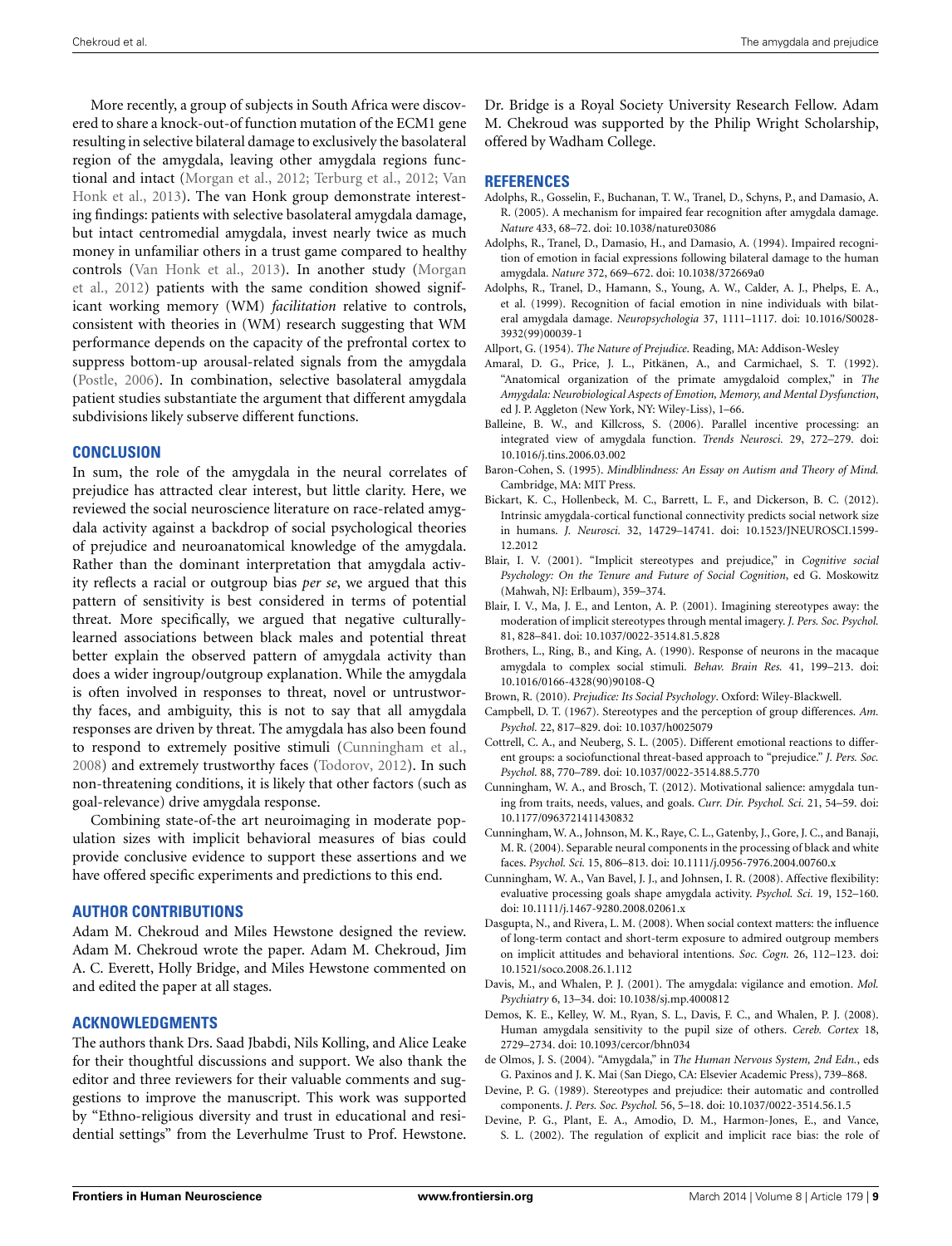motivations to respond without prejudice. *J. Pers. Soc. Psychol.* 82, 835–848. doi: 10.1037/0022-3514.82.5.835

- <span id="page-9-35"></span>Dotsch, R., and Todorov, A. (2011). Reverse correlating social face perception. *Soc. Psychol. Pers. Sci.* 3, 562–571. doi: 10.1177/1948550611430272
- <span id="page-9-33"></span>Dotsch, R., Wigboldus, D. H. J., Langner, O., and Van Knippenberg, A. (2008). Ethnic out-group faces are biased in the prejudiced mind. *Psychol. Sci.* 19, 978–980. doi: 10.1111/j.1467-9280.2008.02186.x
- <span id="page-9-34"></span>Dotsch, R., Wigboldus, D. H., and van Knippenberg, A. (2011). Biased allocation of faces to social categories. *J. Pers. Soc. Psychol.* 100, 999–1014. doi: 10.1037/a0023026
- <span id="page-9-11"></span>Dovidio, J. F., Evans, N., and Tyler, R. B. (1986). Racial stereotypes: the contents of their cognitive representations. *J. Exp. Soc. Psychol.* 22, 22–37. doi: 10.1016/0022-1031(86)90039-9
- <span id="page-9-12"></span>Dovidio, J. F., Kawakami, K., and Beach, K. R. (2001). "Implicit and explicit attitudes: examination of the relationship between measures of intergroup bias," in *Blackwell Handbook of Social Psychology,* Vol. 4, *Intergroup Relations*, eds R. Brown and S. L. Gaertner (Oxford: Blackwell), 175–197.
- <span id="page-9-14"></span>Eberhardt, J. L. (2005). Imaging race. *Am. Psychol.* 60, 181–190. doi: 10.1037/0003- 066X.60.2.181
- <span id="page-9-13"></span>Fazio, R. H., Jackson, J. R., Dunton, B. C., and Williams, C. J. (1995). Variability in automatic activation as an unobtrusive measure of racial attitudes: a bona fide pipeline? *J. Pers. Soc. Psychol.* 69, 1013–1027. doi: 10.1037/0022-3514.69.6.1013
- <span id="page-9-8"></span>Fiske, S. T. (1998). "Stereotyping, prejudice, and discrimination," in *Handbook of Social Psychology*, Vol. 2, 4th edn., eds D. T. Gilbert, S. T. Fiske, and L. Gardner (New York, NY: McGraw-Hill), 357–411.
- <span id="page-9-31"></span>Fox, E., Russo, R., and Dutton, K. (2002). Attentional bias for threat: evidence for delayed disengagement from emotional faces. *Cogn. Emot.* 16, 355–379. doi: 10.1080/02699930143000527
- <span id="page-9-20"></span>Freeman, J. B., Schiller, D., Rule, N. O., and Ambady, N. (2010). The neural origins of superficial and individuated judgments about ingroup and outgroup members. *Hum. Brain Mapp.* 31, 150–159. doi: 10.1002/hbm.20852
- <span id="page-9-9"></span>Greenwald, A. G., Banaji, M. R., Rudman, L. A., Farnham, S. D., Nosek, B. A., and Mellott, D. S. (2002). A unified theory of implicit attitudes, stereotypes, self-esteem, and self-concept. *Psychol. Rev.* 109, 3–25. doi: 10.1037/0033- 295X.109.1.3
- <span id="page-9-18"></span>Greenwald, A. G., McGhee, D. E., and Schwartz, J. L. (1998). Measuring individual differences in implicit cognition: the implicit association test. *J. Pers. Soc. Psychol.* 74, 1464–1480. doi: 10.1037/0022-3514.74.6.1464
- <span id="page-9-16"></span>Grill-Spector, K., Henson, R., and Martin, A. (2006). Repetition and the brain: neural models of stimulus-specific effects. *Trends Cogn. Sci.* 10, 14–23. doi: 10.1016/j.tics.2005.11.006
- <span id="page-9-0"></span>Hart, A. J., Whalen, P. J., Shin, L. M., McInerney, S. C., Fischer, H., and Rauch, S. L. (2000). Differential response in the human amygdala to racial outgroup vs ingroup face stimuli. *Neuroreport* 11, 2351–2355. doi: 10.1097/00001756- 200008030-00004
- <span id="page-9-10"></span>Hewstone, M., Rubin, M., and Willis, H. (2002). Intergroup bias. *Annu. Rev. Psychol.* 53, 575–604. doi: 10.1146/annurev.psych.53.100901.135109
- <span id="page-9-28"></span>Jost, J. T., Glaser, J., Kruglanski, A. W., and Sulloway, F. J. (2003). Political conservatism as motivated social cognition. *Psychol. Bull.* 129, 339–375. doi: 10.1037/0033-2909.129.3.339
- <span id="page-9-3"></span>Korn, H. A., Johnson, M. A., and Chun, M. M. (2012). Neurolaw: differential brain activity for black and white faces predicts damage awards in hypothetical employment discrimination cases. *Soc. Neurosci.* 7, 398–409. doi: 10.1080/17470919.2011.631739
- <span id="page-9-21"></span>Krill, A., and Platek, S. M. (2009). In-group and out-group membership mediates anterior cingulate activation to social exclusion. *Front. Evol. Neurosci.* 1:1. doi: 10.3389/neuro.18.001.2009
- <span id="page-9-2"></span>Kubota, J. T., Banaji, M. R., and Phelps, E. A. (2012). The neuroscience of race. *Nat. Neurosci.* 15, 940–948. doi: 10.1038/nn.3136
- <span id="page-9-4"></span>LeDoux J. (1996). Emotional networks and motor control: a fearful view. *Prog. Brain Res.* 107, 437–446. doi: 10.1016/S0079-6123(08)61880-4
- <span id="page-9-5"></span>LeDoux, J. (2007). The amygdala. *Curr. Biol.* 17, 868–874. doi: 10.1016/j.cub.2007.08.005
- <span id="page-9-22"></span>Lieberman, M. D., Hariri, A., Jarcho, J. M., Eisenberger, N. I., and Bookheimer, S. Y. (2005.) An fMRI investigation of race-related amygdala activity in African-American and Caucasian-American individuals. *Nat. Neurosci.* 8, 720–722. doi: 10.1038/nn1465
- <span id="page-9-6"></span>Mai, J. K., Paxinos, G., and Voss, T. (2008). *Atlas of the Human Brain, 3rd Edn*. New York, NY: Academic Press.
- <span id="page-9-26"></span>Maner, J. K., Kenrick, D. T., Neuberg, S. L., Becker, D. V., Robertson, T., Hofer, B., et al. (2005). Functional projection: how fundamental social motives can bias interpersonal perception. *J. Pers. Soc. Psychol.* 88, 63–78. doi: 10.1037/0022- 3514.88.1.63
- <span id="page-9-32"></span>Mangini, M. C., and Biederman, I. (2004). Making the ineffable explicit: estimating the information employed for face classification. *Cogn. Sci.* 28, 209–226. doi: 10.1207/s15516709cog2802\_4
- <span id="page-9-17"></span>McConahay, J. B. (1986). "Modern racism, ambivalence, and the modern racism scale," in *Prejudice, Discrimination, and Racism*, eds J. F. Dovidio and S. L. Gaertner (New York, NY: Academic Press), 91–126.
- <span id="page-9-40"></span>Mende-Siedlecki, P., Said, C. P., and Todorov, A. (2013). The social evaluation of faces: a meta-analysis of functional neuroimaging studies. *Soc. Cogn. Affect. Neurosci.* 8, 285–299. doi: 10.1093/scan/nsr090
- <span id="page-9-43"></span>Meyer-Lindenberg, A., Mervis, C. B., and Berman, K. F. (2006). Neural mechanisms in Williams syndrome: a unique window to genetic influences on cognition and behaviour. *Nat. Rev. Neurosci.* 7, 380–393. doi: 10.1038/nrn1906
- <span id="page-9-44"></span>Morgan, B., Terburg, D., Thornton, H. B., Stein, D. J., and van Honk, J. (2012). Paradoxical facilitation of working memory after basolateral amygdala damage. *PLoS ONE* 7:e38116. doi: 10.1371/journal.pone.0038116
- <span id="page-9-7"></span>Nieuwenhuys, R., Voogd, J., and van Huijzen, C. (2008). *The Human Central Nervous System, 4th Edn*. Berlin: Springer.
- <span id="page-9-23"></span>Nosek, B. A., Banaji, M. R., and Greenwald, A. G. (2002). Harvesting implicit group attitudes and beliefs from a demonstration web site. *Group Dyn. Theory Res. Pract.* 6, 101–115. doi: 10.1037/1089-2699.6.1.101
- <span id="page-9-30"></span>Öhman, A., and Mineka, S. (2001). Fears, phobias, and preparedness: toward an evolved module of fear and fear learning. *Psychol. Rev.* 108, 483–522. doi: 10.1037/0033-295X.108.3.483
- <span id="page-9-25"></span>Payne, B. K. (2001). Prejudice and perception: the role of automatic and controlled processes in perceiving a weapon. *J. Pers. Soc. Psychol.* 81, 181–192. doi: 10.1037/0022-3514.81.2.181
- <span id="page-9-39"></span>Phelps, E. A., Cannistraci, C. J., and Cunningham, W. A. (2003). Intact performance on an indirect measure of race bias following amygdala damage. *Neuropsychologia* 41, 203–208. doi: 10.1016/S0028-3932(02)00150-1
- <span id="page-9-41"></span>Phelps, E. A., and LeDoux, J. E. (2005). Contributions of the amygdala to emotion processing: from animal models to human behavior. *Neuron* 48, 175–187. doi: 10.1016/j.neuron.2005.09.025
- <span id="page-9-1"></span>Phelps, E. A., O'Connor, K. J., Cunningham, W. A., Funayama, E. S., Gatenby, J. C., Gore, J. C., et al. (2000). Performance on indirect measures of race evaluation predicts amygdala activation. *J. Cogn. Neurosci.* 12, 729–738. doi: 10.1162/089892900562552
- <span id="page-9-45"></span>Postle, B. R. (2006). Working memory as an emergent property of the mind. *Neuroscience* 139, 23–38. doi: 10.1016/j.neuroscience.2005.06.005
- <span id="page-9-29"></span>Privitera, C. M., Renninger, L. W., Carney, T., Klein, S., and Aguilar, M. (2010). Pupil dilation during visual target detection. *J. Vis.* 10, 1–14. doi: 10.1167/10.10.3
- <span id="page-9-19"></span>Richeson, J. A., Baird, A. A., Gordon, H. L., Heatherton, T. F., Wyland, C. L., Trawalter, S., et al. (2003). An fMRI investigation of the impact of interracial contact on executive function. *Nat. Neurosci.* 6, 1323–1328. doi: 10.1038/nn1156
- <span id="page-9-27"></span>Richeson, J. A., Todd, A. R., Trawalter, S., and Baird, A. A. (2008). Eye-gaze direction modulates race-related amygdala activity. *Group Process. Intergroup Relat.* 11, 233–246. doi: 10.1177/1368430207088040
- <span id="page-9-24"></span>Ronquillo, J., Denson, T. F., Lickel, B., Lu, Z.-L., Nandy, A., and Maddox, K. B. (2007). The effects of skin tone on race-related amygdala activity: an fMRI investigation. *Soc. Cogn. Affect. Neurosci.* 2, 39–44. doi: 10.1093/scan/ nsl043
- <span id="page-9-38"></span>Rutishauser, U., Tudusciuc, O., Neumann, D., Mamelak, A. N., Heller, A. C., Ross, I. B., et al. (2011). Single-unit responses selective for whole faces in the human amygdala. *Curr. Biol.* 21, 1654–1660. doi: 10.1016/j.cub.2011.08.035
- <span id="page-9-37"></span>Said, C., Sebe, N., and Todorov, A. (2009). Structural resemblance to emotional expressions predicts evaluation of emotionally neutral faces. *Emotion* 9, 260–264. doi: 10.1037/a0014681
- <span id="page-9-15"></span>Salzman, C. D., and Fusi, S. (2010). Emotion, cognition, and mental state representation in amygdala and prefrontal cortex. *Annu. Rev. Neurosci.* 33, 173–202. doi: 10.1146/annurev.neuro.051508.135256
- <span id="page-9-42"></span>Santos, A., Meyer-Lindenberg, A., and Deruelle, C. (2010). Absence of racial, but not gender, stereotyping in Williams syndrome children. *Curr. Biol.* 20, R307–R308. doi: 10.1016/j.cub.2010.02.009
- <span id="page-9-36"></span>Sergerie, K., Chochol, C., and Armony, J. L. (2008). The role of the amygdala in emotional processing: a quantitative meta-analysis of functional